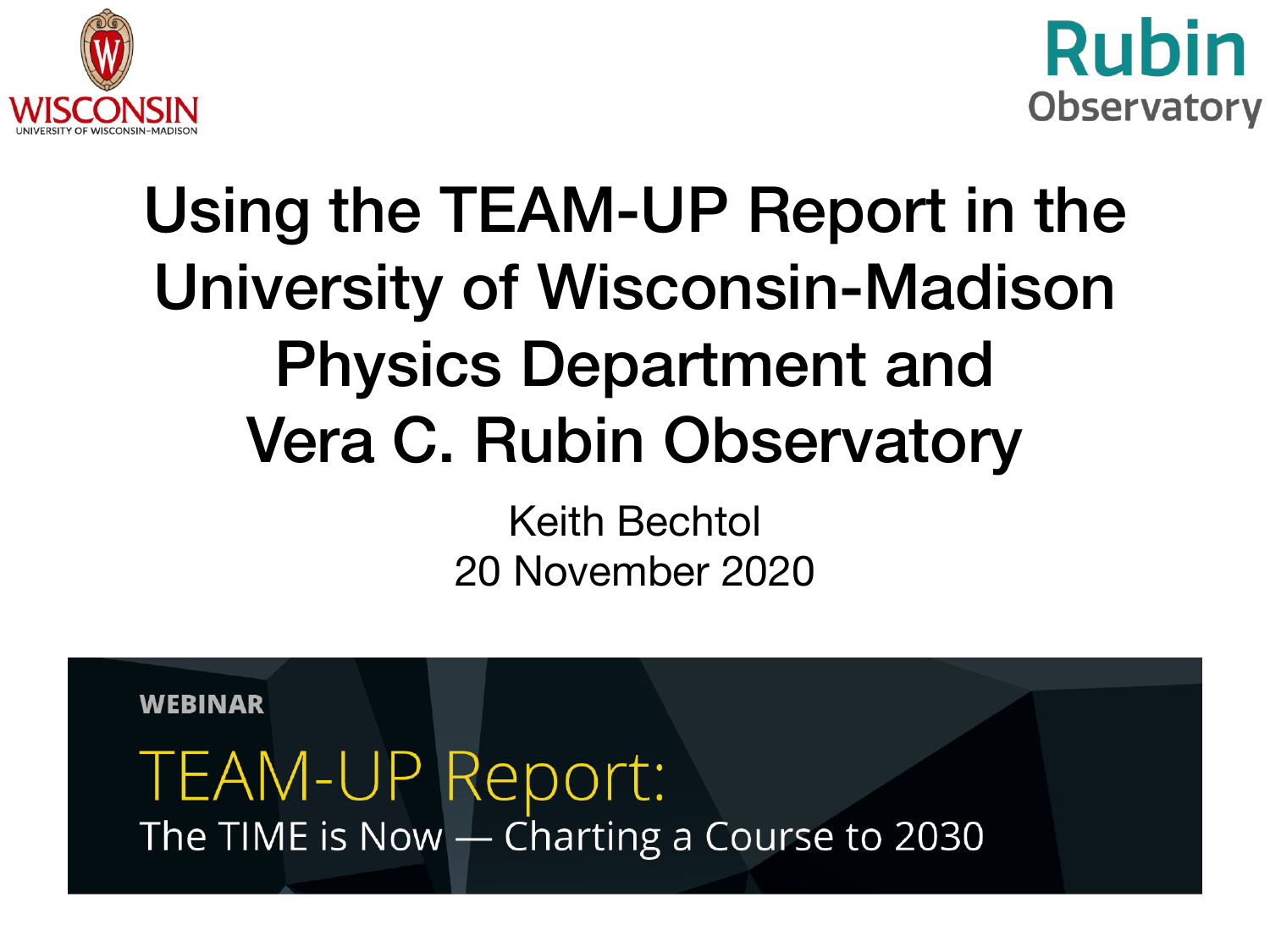*Why were you compelled to work on the issue of improving your department or group for African American undergraduate physics/astronomy students?* 

Confronting anti-Black racism as a social justice issue

Inspiration from Brian Nord, Chanda Prescod-Weinstein, Dara Norman, Brittany Kamai, and others

<https://www.shutdownstem.com> , [www.particlesforjustice.org](http://www.particlesforjustice.org)

Growing sense of individual accountability on many levels (becoming a parent, educator, mentor, PI on research grants, …); effective action on equity and inclusion is a skill that can be learned and improved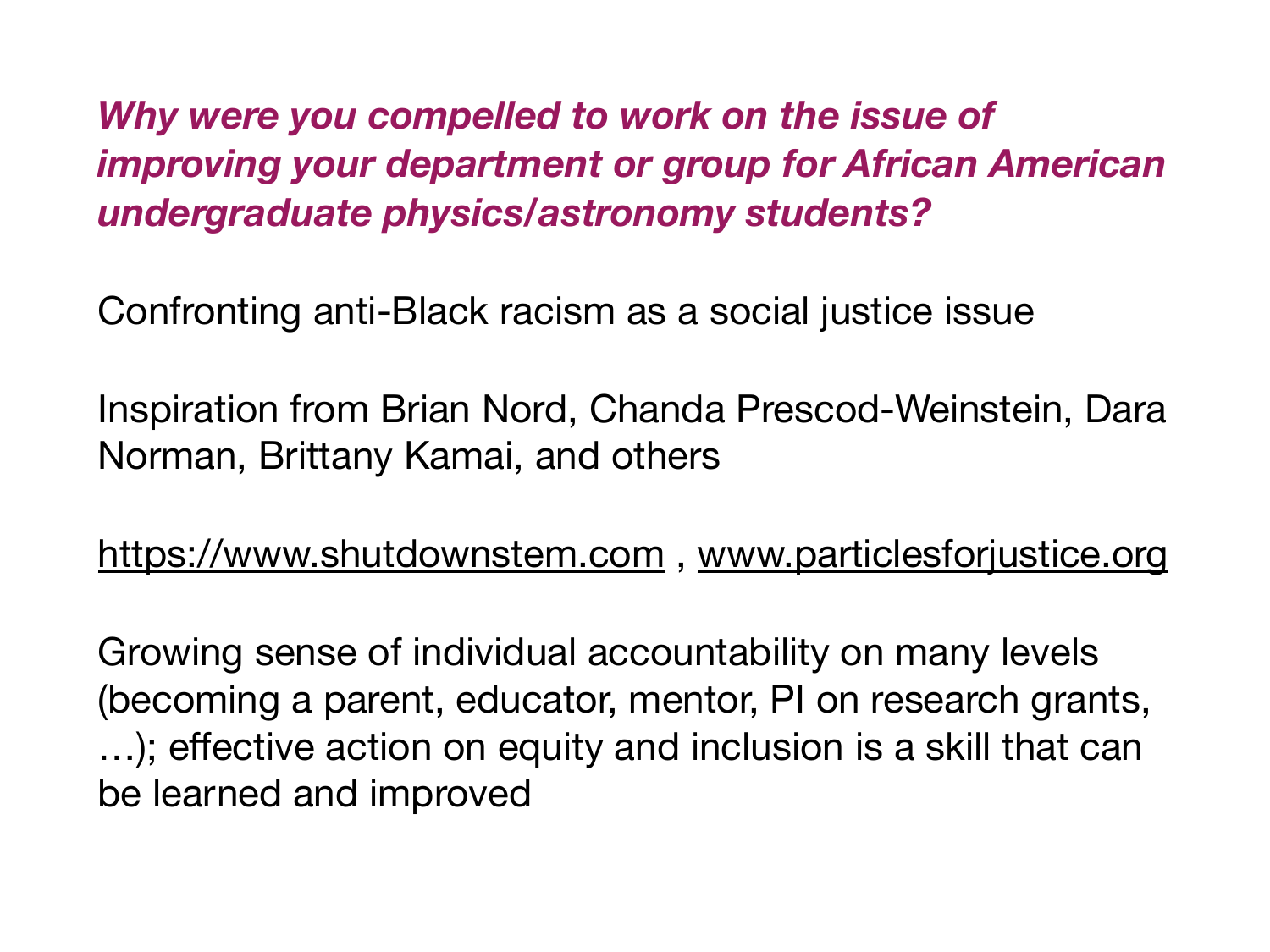*Of course I deserved to be an astrophysicist, and my achievements prove it; but that's not the point. I was worthy the first day I walked into the classroom.*

[The 'Benefits' of Black Physics Students](https://www.nytimes.com/2015/12/17/opinion/the-benefits-of-black-physics-students.html) — Jedidah Isler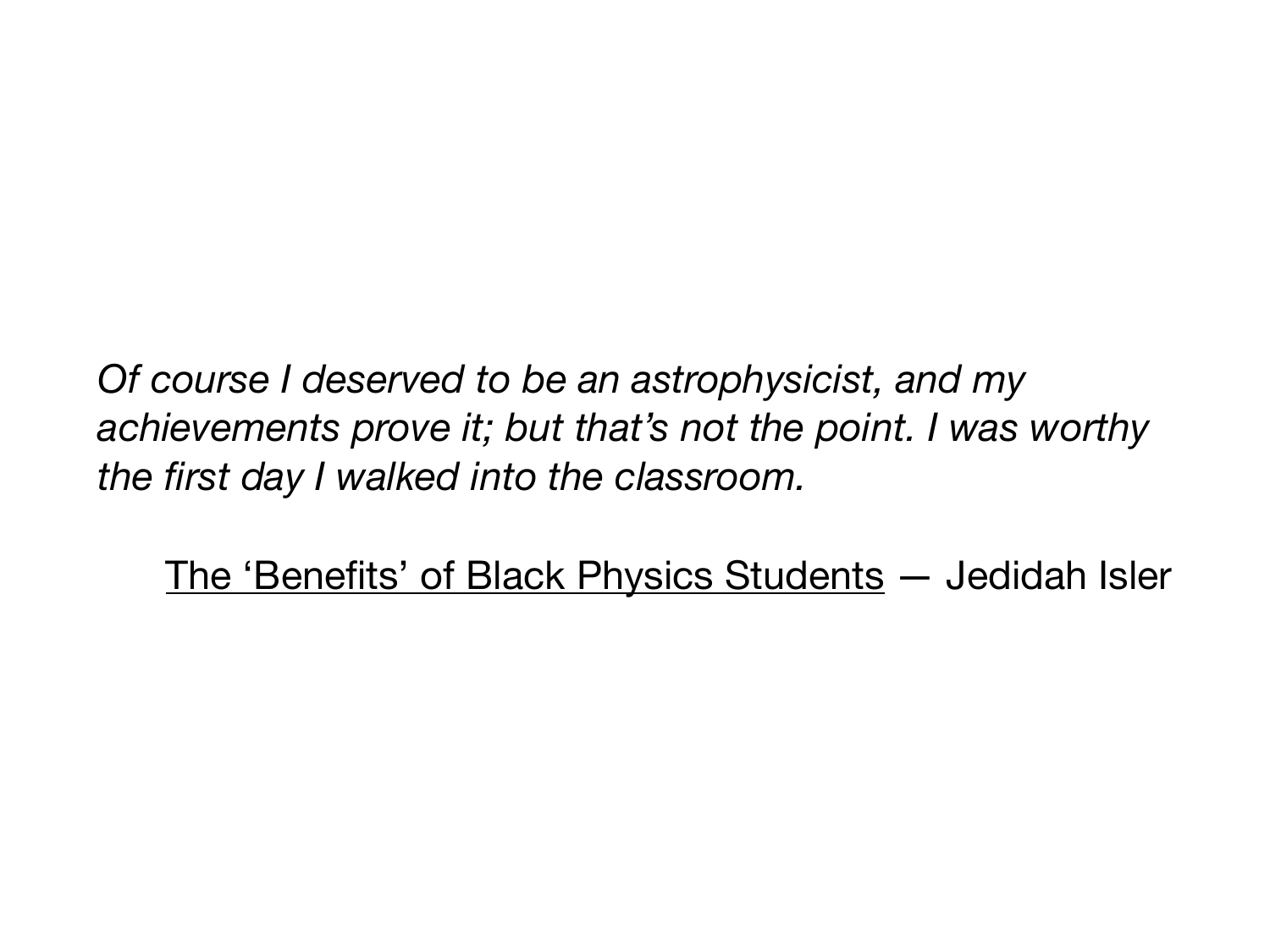

## University of Wisconsin-Madison Physics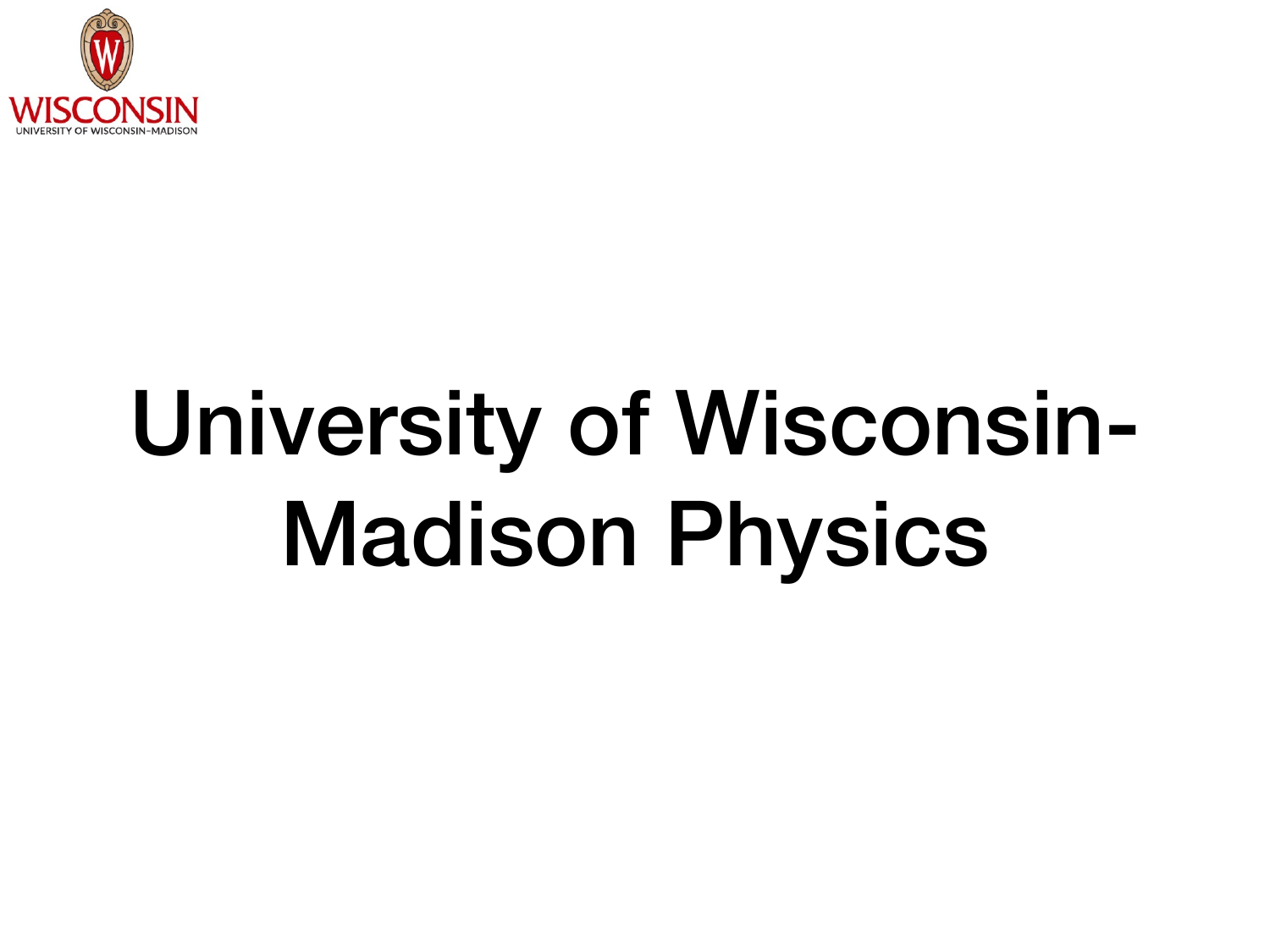

### Example: Research Scholarships

Proposal to use discretionary department funds to establish research scholarships specifically for undergrad students from marginalized groups in physics (academic year and/or summer)

Intent that paid research internships will help to partially address financial challenges, enhance physics identity, and create opportunities for mentoring and career support

Widely advertised; minimal application procedure; attached to the *student* rather than advisor (effectively a research voucher)

Faculty mentors participate in department reading and discussion group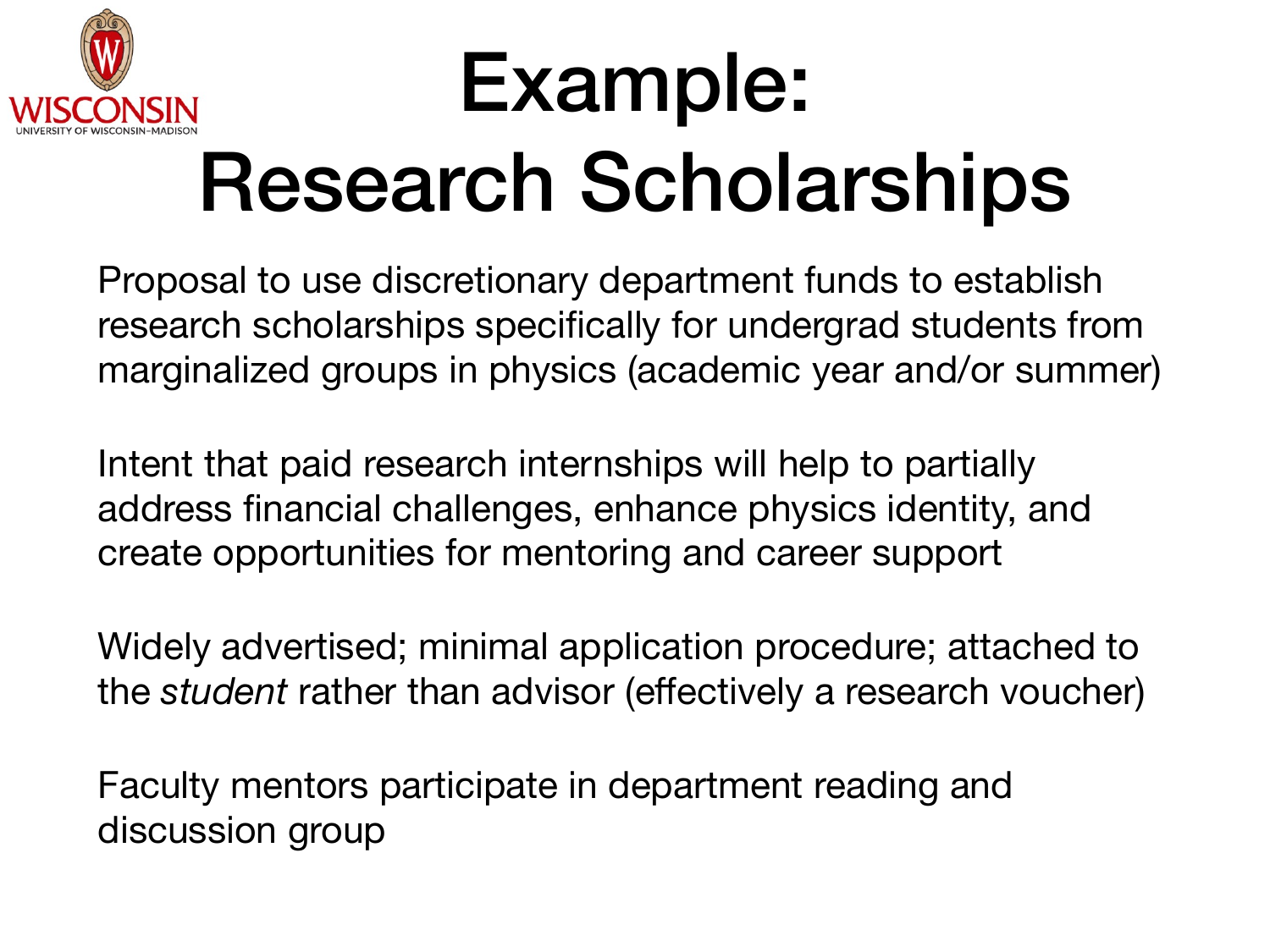

### Example: Teaching Introduction to Modern Physics

- Dedicated a full class period to discussion of diversity, equity, and inclusion topics and used the TEAM-UP report as one of the main suggested readings (specifically the "Change Management" chapter)
- Final Exam -> Final Project ; Nobel Prize -> 20<sup>th</sup> century physics experiment or technological application of choice
- Computational skills using JupyterHub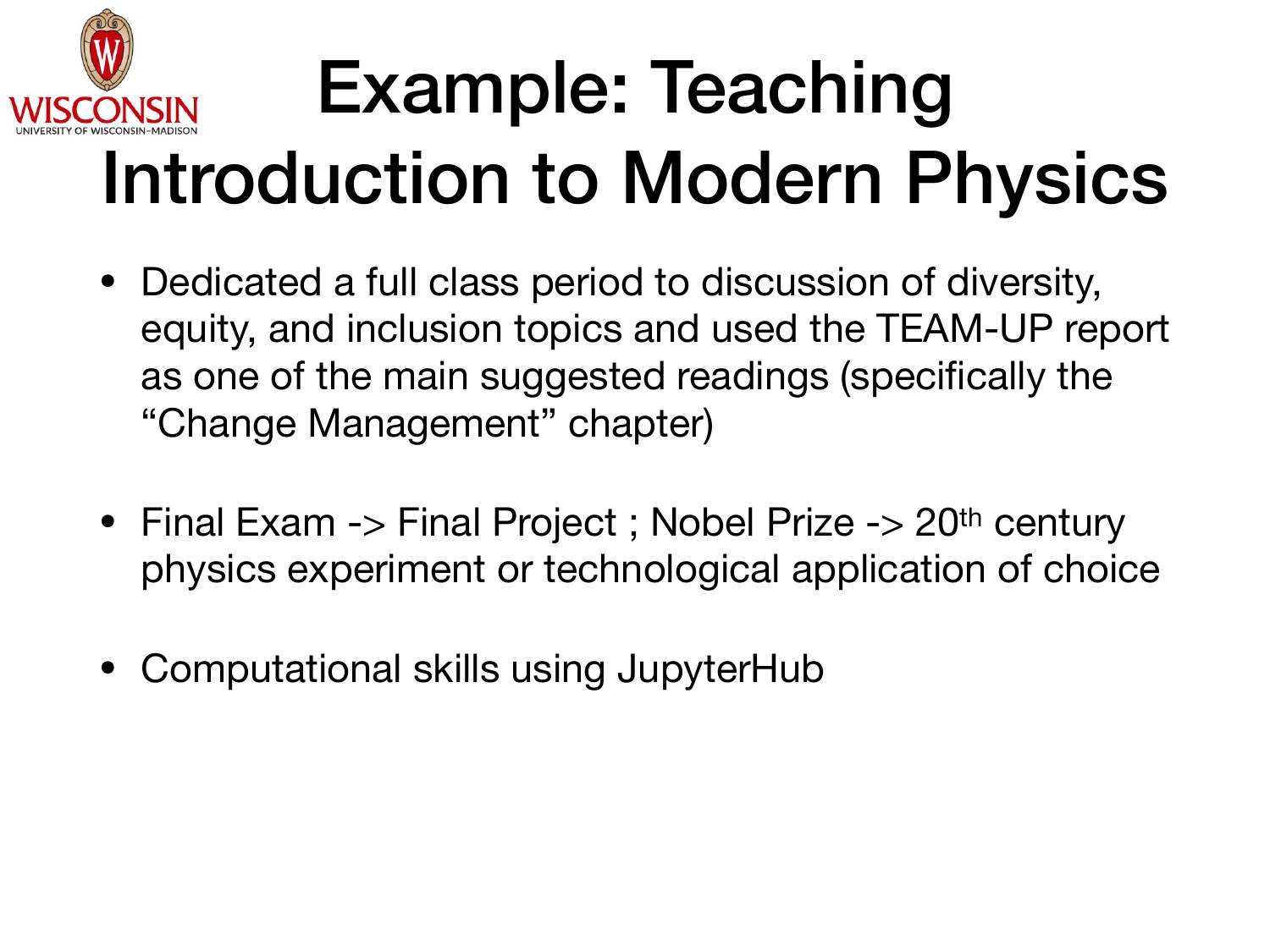

### Additional Department Initiatives

- Diversity and Climate Committee has prepared 10-year plan (Co-chairs: Kevin Black and Justin Vandenbroucke)
- Physics Learning Center physics learning community for small-group work, peer mentoring groups, review sessions, study materials; emphasis on active learning and community building (Susan Nossal)
- Multimedia reading group dedicated to amplifying the experiences of underrepresented groups in science and academia (particularly people of color and gender minorities), in order to become better advocates for our peers
- Department is seeking combination of external and University funding to establish graduate fellowships aimed at recruitment and retention (Pupa Gilbert)
- Wisconsin IceCube Particle Astrophysics Center using Theory of Change process; also convenes the [Multi-messenger Diversity Network](https://astromdn.github.io/) (Ellen Bechtol)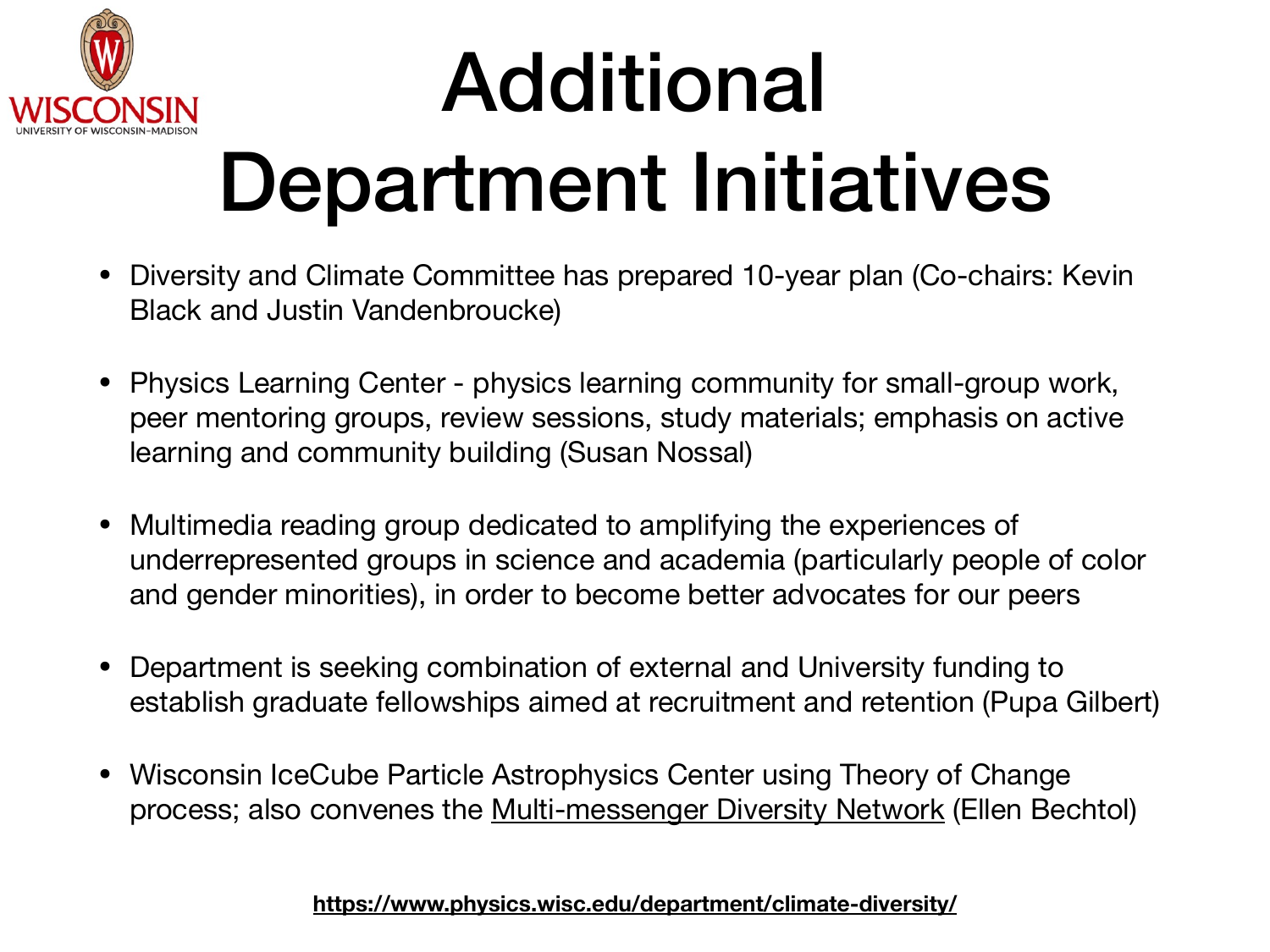

# Vera C. Rubin Observatory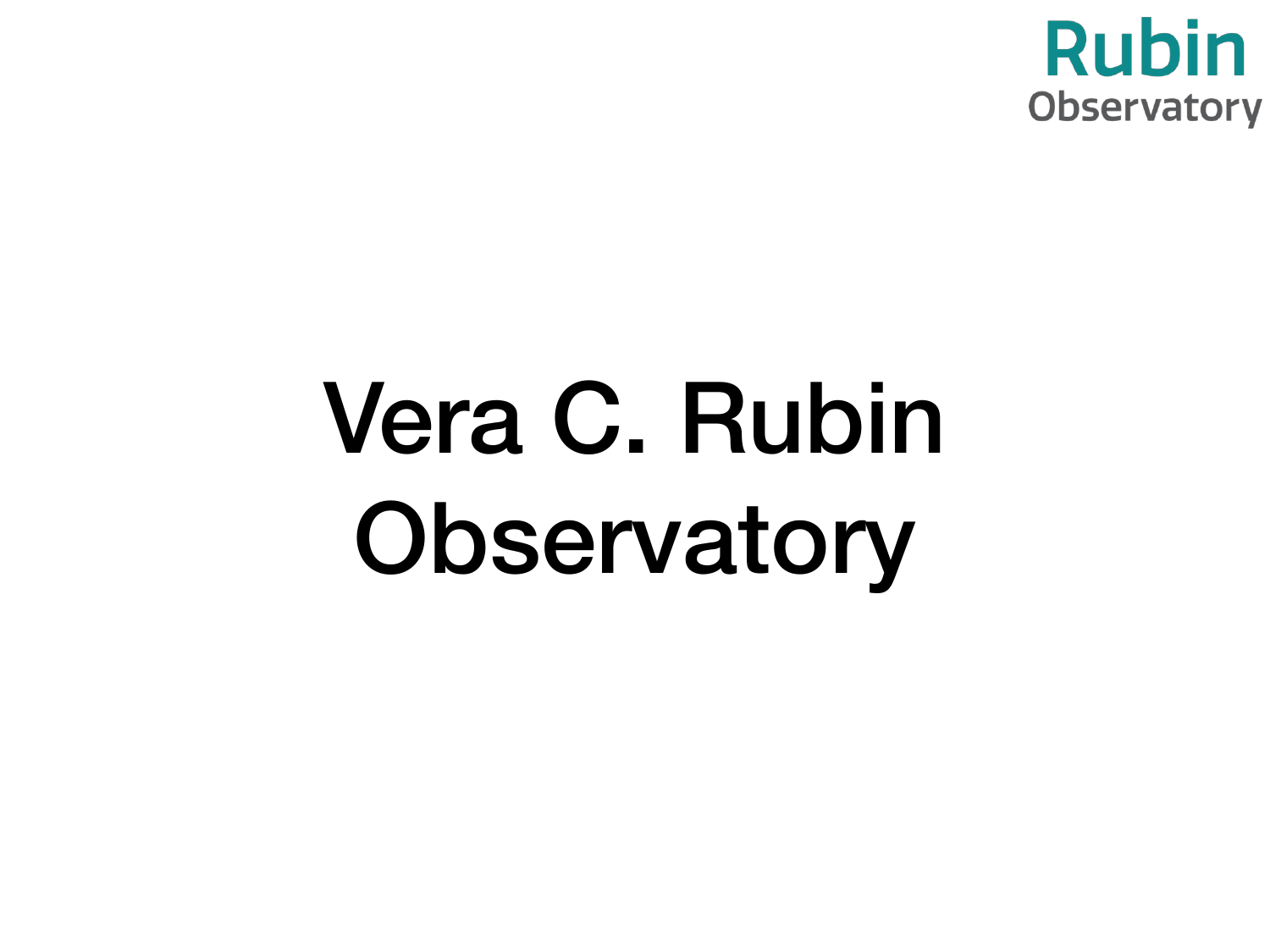#### **Rubin** Developing **Observatory** a Theory of Change

- Rubin Observatory is a major facility for ground-based astronomy in the 2020s. LSST data will be accessible to professional scientists and student researchers at all US educational and research institutions. [\(details](https://docushare.lsst.org/docushare/dsweb/Get/RDO-13))
- Dedicated plenary session at annual Project and Community Workshop 2020 to recognize the importance of secondorder changes, propose long-term goal, and introduce theory of change process (Federica Bianco, Andrés Plazas)
- Ongoing monthly meetings organized by eight "Spheres of Influence" to develop theory of change for Rubin **Observatory**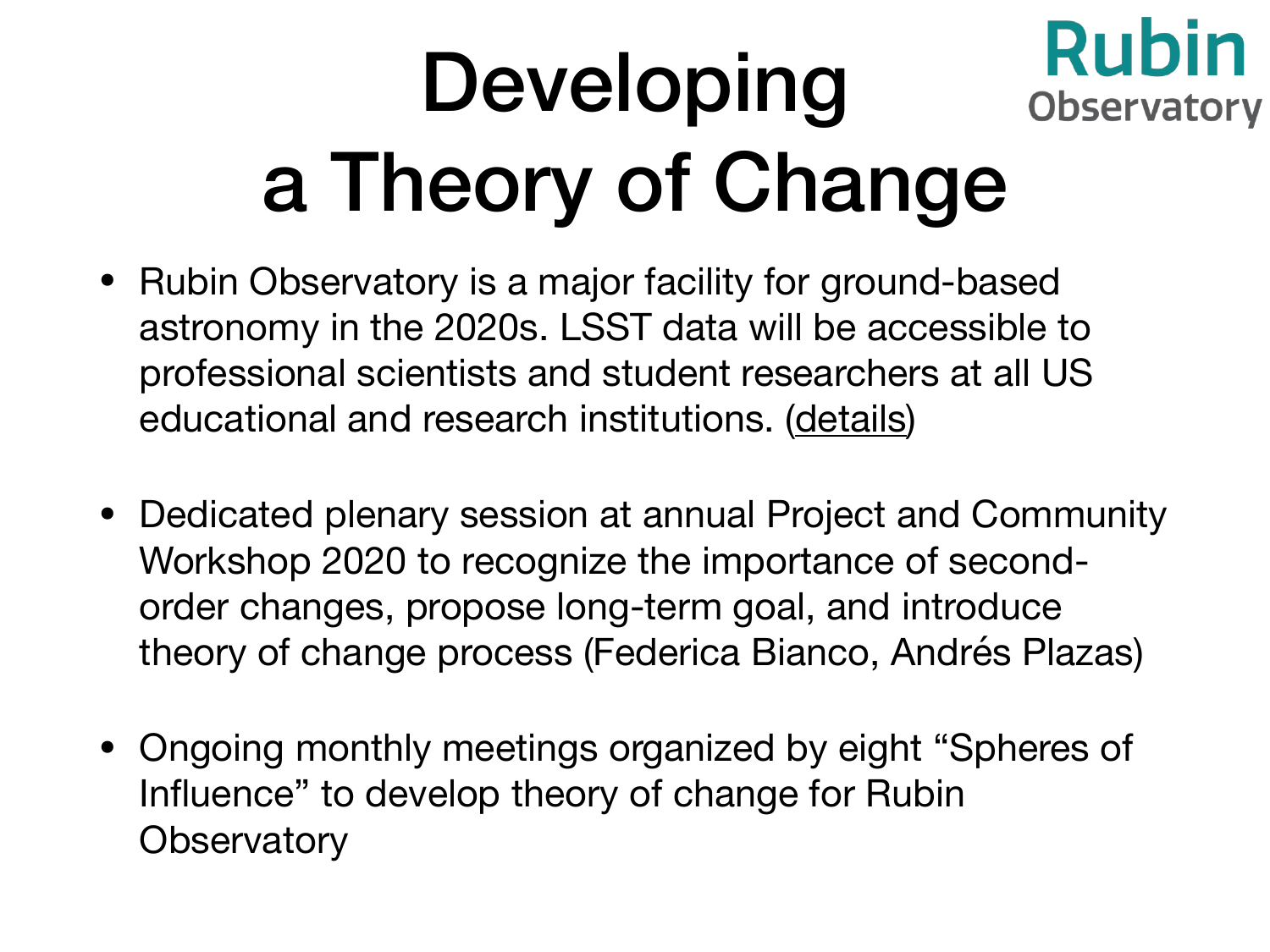#### **Rubin** Developing **Observatory** a Theory of Change